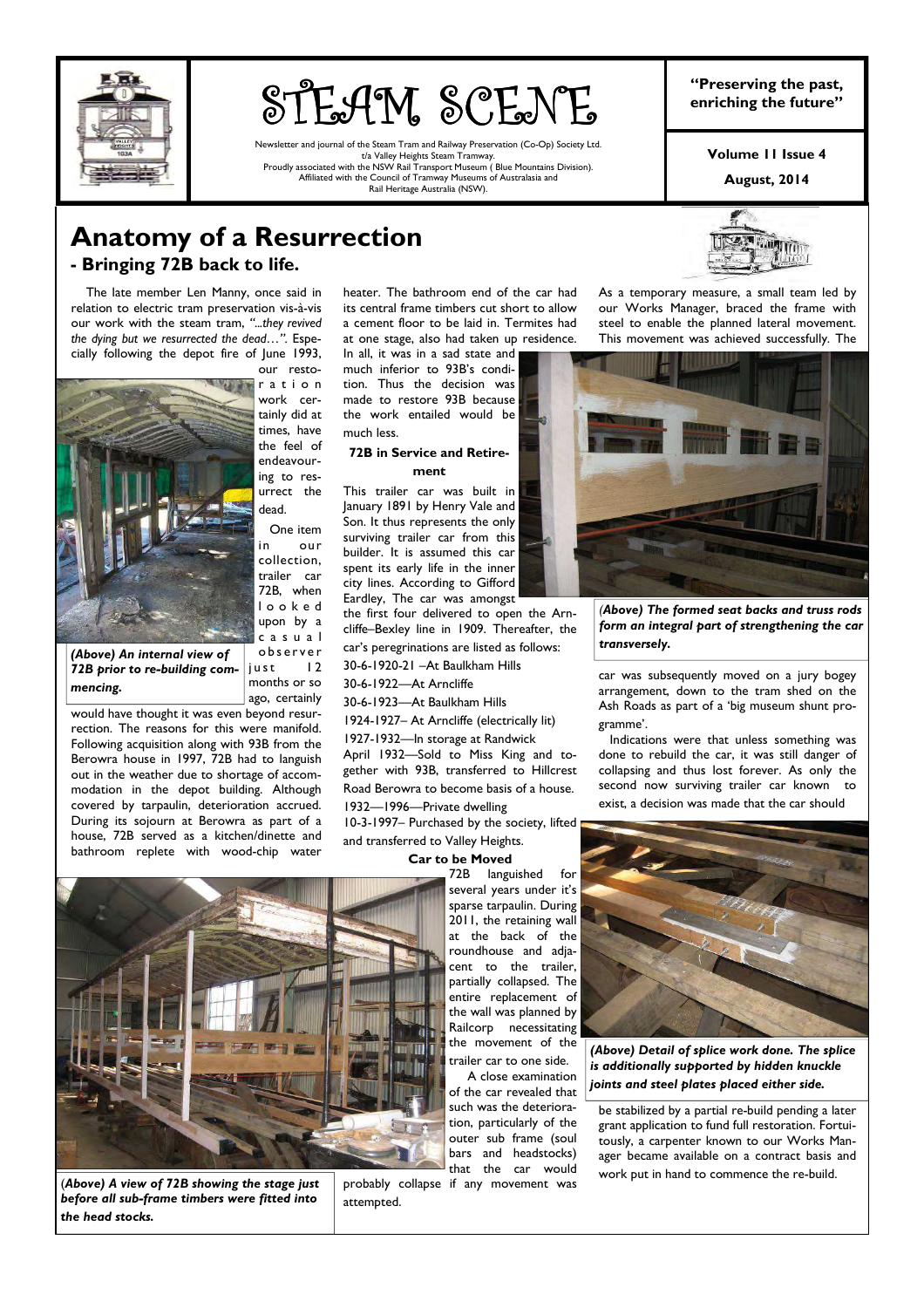## *Page 2* STEAM SCENE SCENE

## **Steam Tramway By-ways (Part 3)**

#### **- A Tramway That Never Was—Lismore**

*As local expansion developed, few towns worth 'their salt' considered anything less than a city style tramway to grace their streets to give increasing status and mobility to their populace. Many towns 'called' but few 'were chosen'. Lismore, on the far North Coast of NSW was one of the many that called on the government to lay in a tramway to connect its business centre, including the railway, with its tiny suburbia. Sydney had progressively adopted electric trams c.1898 and the generally aging steam tram stock was available for deserving cases. By 1912, when Lismore put up its hand for a tramway, most of Sydney's steam trams had been farmed off to the outer suburbs and the cities of Newcastle, Maitland and Broken Hill.* 

 The town of Lismore was officially gazetted on May 1, 1856. Closer settlement rapidly took place with a formal municipality being established in 1879. The rich countryside supported a thriving livestock industry. The population rapidly grew to the extent that by c.1912 it numbered approx. 7,000 . Another statistic demonstrating local growth was the business in and out of Lismore railway station. Passengers in and out of Lismore for the fiscal of 1909 were 54,074; for the fiscal of 1911 they had risen to 99,158 plus another 12.000 with other business at the station.

 During September 1911, members of the Lismore Municipal Council attended a local government conference in Sydney. Taking advantage of their proximity, they waited upon the Minister for Public Works and put to him their case for a tramway in Lismore.

#### **Surveyor/Engineer's Recommendation**

 Some little time later, a government surveyor was dispatched to Lismore for the purpose of taking levels for the proposed routes. The local aldermen were quite ambitious in their requests and put forward six routes for the surveyor's consideration. These routes comprised:

No.1 Casino Road to Woodlark Street

No.2 Showground to Woodlark Street

No.3 Elliott Road via Molesworth Street to Girard's

Hill.

No.4 Railway Station via Woodlark and Keen Streets to Girard's Hill No.5 Railway Station via Woodlark, Keen and Orion Streets to the Hospital.

No.6 Railway Station via Molesworth Street to a point on Wyrallah Road.

 The Mayor drove the Surveyor over the proposed routes with agreement being reached on a final model. It appears that an amalgam of most of the suggestions was adopted. The Casino Road route (No.1) lapsed as did the Showground route (No.2) So far as the Showground at North Lismore was concerned, the annual show was held over four days and crowds varied between 10,000 to 20,000 but outside this event, there was little to attract a line and regular service. Options 3 to 6 were finally adopted with variations, with the major loser being the Hospital.

#### **Proposed Main Trunk Line**

 The main trunk would commence at Elliott Road, then proceed via the railway station along Union Street, cross Leycester Creek, cross Wilson Creek then into Woodlark Street forming a junction for the two branches at Molesworth Street. This formed a distance of 66 chains.

#### **Girard's Hill (Ballina Street) Branch**

 The line to Ballina St (Girard's Hill) covered the main business area in Molesworth Street. The extent of the branch from Woodlark Street Junction to the terminus was 75 chains of single track, containing two (sic) 5 chain loops with curves of 2 chains radius. The ruling gradient was 1 in 33. An estimate for construction was \$5,186, including and engine and carriage shed.

#### **Cathcart Street Branch**

 Leaving the junction in Woodlark Street, the proposed line would proceed along Keen Street turning into Orion, thence Leycester, Cathcart and again Orion to junction. This route is a little hard to follow on modern day maps as it would appear Cathcart Street has been much shortened to what it was in former times.

 Both termini were similar distances from the Elliott Road commencement i.e. Cathcart Street, 132 chains and Girard's Hill 142 chains.

 A major expense in the construction of the main line was that of the two bridges that crossed Leycester and Wilson's Creeks. These bridges were 24 feet wide with the centre span narrowing to 21 feet. At times the bridges were congested which made any contemplation of a tramline going over them, impractical without a lateral extension being made to them. The engineer/surveyor requested if the council could do this work. He came to a figure of £16,928 (\$1.89 million, 2013) for construction of the tramway.

 On Monday, March 11, 1912, the Mayor in Council was delighted with the report's outcome and moved that it be endorsed together with a request to the Minister to proceed as per its terms. The satisfactory nature of the report encouraged the aldermen and they supported the mayor's motion.

 With routes, gradients etc. being decided it was for the Sydney authorities to work out detail of costing both for construction and operations.

#### **Existing Public Transport**

At the time of the inquiry 50 licenced public vehicles plied the streets of Lismore. 44 alone serviced between the railway station and Molesworth Street. Cabs carried two persons with wagonettes carrying up to five. These charged one shilling as a minimum to hire.

*(Above) A possible destination roll for the Lismore Tramway.* 



*(Above) What might have been. A tram bound for Girard's Hill stands at the depot. It is decorated to celebrate the end of WW1.*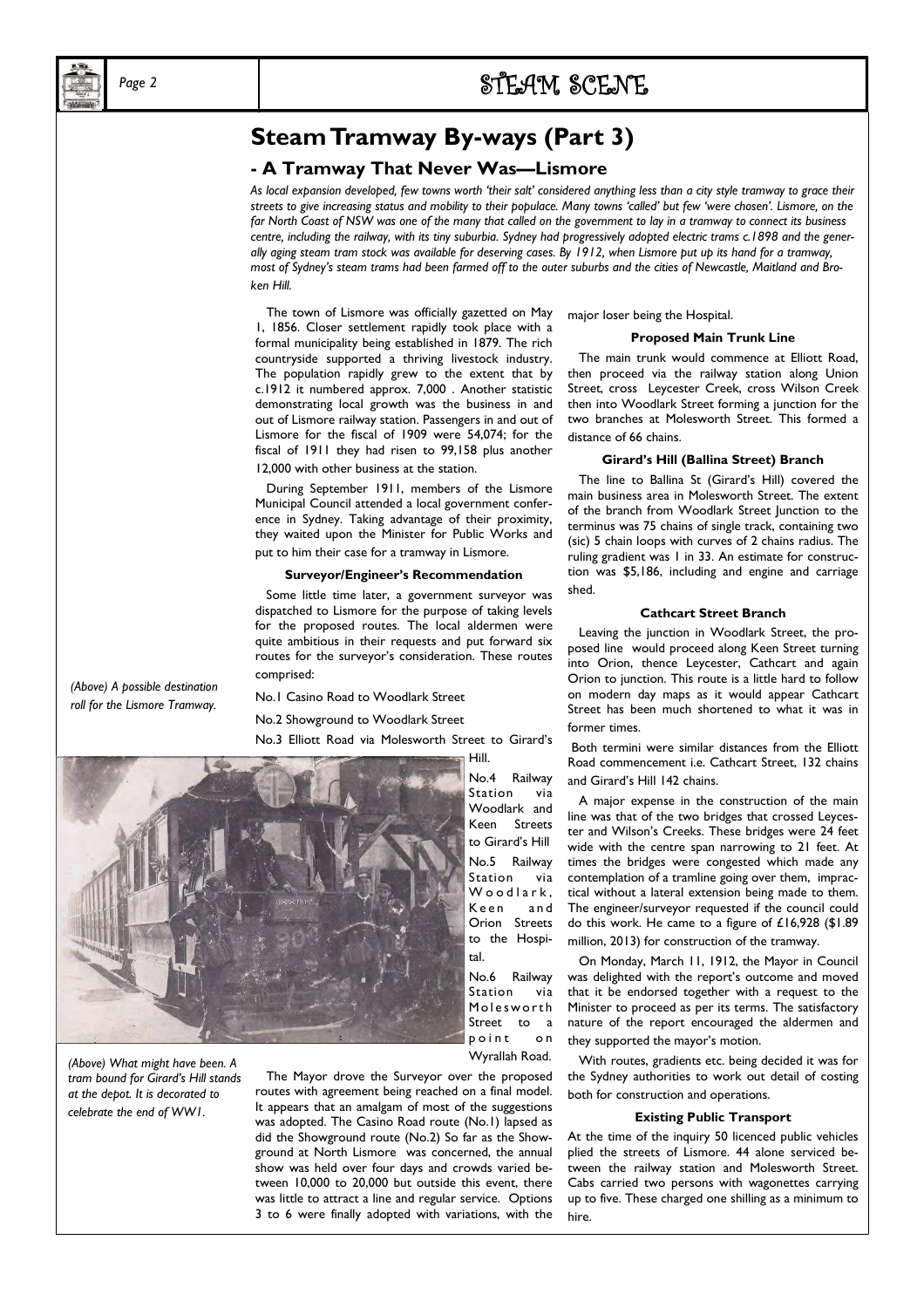### Volume 11 Issue 4 *Page 3*

#### **Service Estimates**

 Operationally, the routes involved were comparatively short so it was desirable to operate the system as economically as possible. The ideal was to be able to operate with one motor in steam. A perusal of the projected timetable using one motor displays novelty. (No.1) The service contemplated was an 80 minute one. This featured a tram from Elliott Road terminus alternately operating to either outer terminus as a through service, then returning to the junction at Woodlark Street and proceeding to the other outer

terminus. The tram then returned to Elliott Road. Needless to say, a service of this nature was seen as unviable.

 Other variations included: (No.2) 1 tram: hourly through service from railway to both termini. ½ hourly service from railway to Woodlark Street junction. Annual cost est. £2898-5-3. 33,123 miles p/a.

(No.3) 2 trams: 40 minute through service from railway to both termini. An intermediate service from the junction to both termini additional to the through service. A service from the railway to the Junction every 20 minutes, Annual cost est.£6183-2-0. 70,664 miles p/a.

(No.4) 2 trams: ½ hourly through service from railway to each termini. Railway to junction every 1/4 hour.

Annual cost est. £5796-12-3 . 66,247 miles p/a.

#### **Superintendent of Tramway's Visit**

Subsequent to the visit of the Surveyor/Engineer, The Tramways Superintendent, Mr Kneeshaw visited the town to gather more information on the town's attitude to the tramway and its potential. This took place on Wednesday, February 5, 1913. At this meeting the Mayor, other council personnel and interested parties attended. It was eagerly reported that contrary to some of the proponent's expectations, Mr. Kneeshaw had "pooh-poohed' the idea of steam traction, citing that the costs would amount to  $£18$  per day, making it the most expensive system that could be adopted. Mr. Kneeshaw subsequently denied he had "pooh-poohed" anything. Of particular interest was the attendance of the manager of the local Electric Supply Company, Mr. E.M. Grant.

 The latter gentleman was keen to promote 'trolley buses' the success of which had been demonstrated in the U.K. His suggestion was that the system could start out as a small venture (cost about £8,000) and progressively expand as means became available. Mr. Kneeshaw was impressed, so much so, that the inquiry, though scheduled to end at 1 p.m. was adjourned to allow consideration after a break. Unfortunately, when it came down to the nitty-gritty, the amount of current that was available from the local plant, was insufficient for such a system. Whether Mr. Kneeshaw seriously considered the use of anything but redundant steam tram stock, is quite doubtful.

#### **The Final Decision**

A decision on the proposed tramway was given on March 5, 1913, by the Public Works Department, based on the recommendation of the Chief Commissioner for Railways. The proposal for a town tramway system was considered premature. The salient points cited were:

- Population growth over past few years consider relatively small.
- Coal would have to be brought from Sydney making costs very high.

2, North Lismore Showground Lismore Richn  $\mathcal{F}_{BPM}$ Racecourse River<sub>P</sub> 窃 Macaulay<sub>S</sub>  $\overline{\mathbb{Z}}$ McKenzi G. Currin ٠B  $\sim$ Brunsy à Bouyon Elizabeth Crane St Gardens Na Charles St Gaggin <sub>Ln</sub> Casino St Lismore Base Uraba St willing-<br>ness of  $\frac{p_h}{k}$ Phyllis Hospital **Striet St** П l o c a l à Magellan St pay up to  $[44]$ 44 Girards Hill Fowler St 3 pence Bruxner Hwy maximum 44 Spring St fare with Cook St Park local

fare of I penny for a section not exceeding 10<br>chains, the revenue/expenditure balance chains, the revenue/expenditure would be in deficit.

The final estimates of revenue v. expenditure gave the finishing blow to the Lismore Tramway Proposal: Estimated Construction Coast……….£24,670 Estimated Annual Expenditure:

Interest of Capital £ 987

| $m$ applied $n \leq 70$         |         |
|---------------------------------|---------|
| Working expenses $£3,000$       | £ 3.987 |
| <b>Estimated Annual Revenue</b> | £ 1.500 |
| Deficit in Operation            | £ 2,487 |

*(Above) Transposed over a modern day map, the solid line depicts the proposed line commencing at Elliott Rd and proceeding via the railway station, to a junction in Woodlark Street. Here the line diverges, top to Cathcart Street and the bottom line to (Cathcart St) Girard's Hill. The dotted lines to the Showground and Racecourse were considered to be likely candidates for an early expansion.* 

With these these figures to hand, the Minister for Public Works had no alternative but to decline construction of the proposed tramway.

There appears to have been a sanguine acceptance of

the Minister's determination and the idea of a tramway system for Lismore quickly died. The existing arrangement of cabs, carts and e v e n t u a l l y <sub>ANOS</sub> buses, proved satisfactory for the needs of the immediate community. The railway eventu-



ally became connected with the rest of the coastal system. Unfortunately the branch line connecting Murwillumbah, Lismore and Casino with the main coastal line, despite numerous calls for its reinstatement, has now passed into history.

 The Lismore tramway proposal, along with those for Wollongong, Smithfield and other places, never eventuated. The loss-making ventures in Broken Hill, Maitland and Parramatta and the like, had made the Government very charry to the idea of establishing tramways in all but heavily populated centres. As it was, the motor bus developed very quickly after WW1 and the various decisions to deny tramways to the smaller communities would prove to be a wise one.

*(Above) A tram as it may have looked, travelling along Molesworth Street, Lismore* 

*Reference Sources: File #8/1420 State Records. Northern Star. 12-3-1912. 6-2-1913. 10-3- 1913* 

• B r i d g e s o v e r Leycester and Wils o n ' s C r e e k s w o u l d have to be renewed. • Notwithstanding l o c a l ness of people to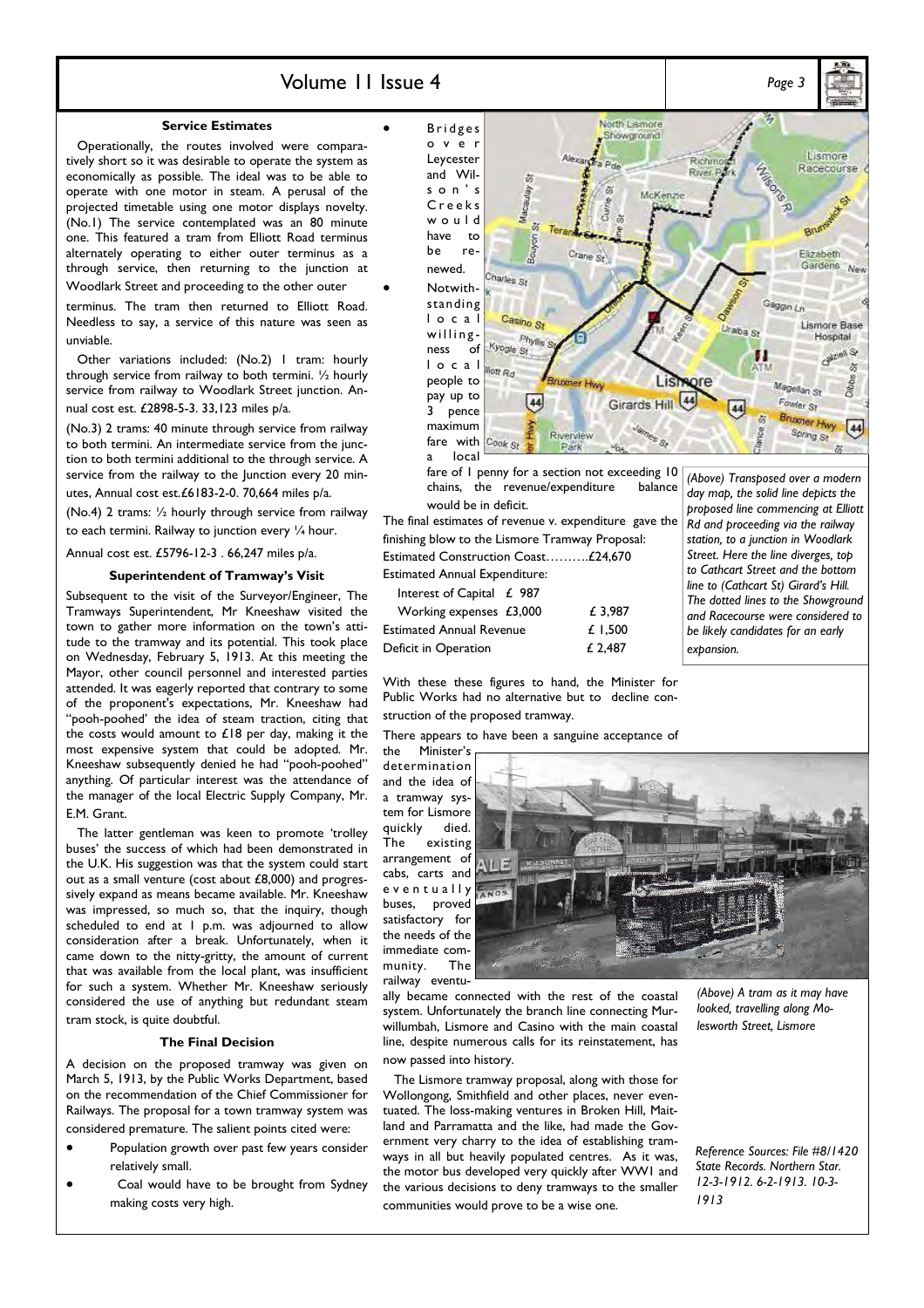

## Page 4 **Steam Scene**



## **A Bit of 'Biffo' At The Depot**

*The Forest Lodge Tram Depot at Rozelle was built progressively from 1904 to 1909 to accommodate the rapidly expanding electrification of the South and Western tram lines. The immense building today, is but a pale shadow of its once proud appearance. being now in a state of advanced decay. An event during the last days of 1910*  tended to tarnish the outwardly new and fresh appearance of the depot however.

 The following story has been pieced together from various eye witness accounts. The principal parties



*(Above) Rozelle tram depot 1919*

are: **Ernest Parkinson**—Off duty Conductor. **Abel James Gibbons**—Conductor **H u g h J o y** — Passenger **Edward James C o n n o r s** – passenger **Herbert Henry H u d s o n —** T r a m Driver **Constable James Harper**—Off duty Constable.

Naturally, there

passengers remained. The tram crew told them, they would have to get off. The young fel-

were two versions of the event. According to the 'trammies' in evidence, the night unfolded thus: At about 12.10 a.m. on Thursday, December 29, 1910, a number of young fellows boarded an electric tram in Leichhardt which was bound for the Forest Lodge Depot. On arriving at Ross Street, the last stop before the depot, only two



lows objected and demanded in 'forcible' language to be taken to the railway. Naturally, the crew said they would not. Joy said that he could drive a

*(Above) A tram departs the Forrest Lodge tram depot via the right-of-way.* 

*References Used: Sydney Morning Herald, Fri.6-1-1911; Evening News:Thu 29-12-1910; Thu 5-1- 1911. WW1 records, National Archives. Births, Deaths Marriages NSW records.* 

tram and made to take the controls. He got hold of the controller but the driver had it locked. With that, a scuffle occurred quickly growing into a fight. There were about twenty trammies on the scene altogether.

 Ernest Parkinson was an off-duty tram conductor and was waiting for a tram to take him home. He saw two men, Hugh Joy and Edward Connors (ex Leichhardt tram) at the back of the tram. Joy had hold of Conductor Roberts, by the arm. At that moment, Driver Hudson came around from his post. Joy wanted to fight Hudson. Rushing at him, a fight ensued between the two. There must have been some formality in the fight for Hudson said in evidence that he went about five rounds with Joy. At this time, another tram came along and Conductor Parkinson went to board it. Connors was looking at the fight between Joy and Driver Hudson Whilst going toward the second tram, Connors lashed out with his foot, striking Parkinson on the jaw and rendering him unconscious.

According to the defendants (civilians) in the case,

the events unfolded somewhat differently. Hugh Joy stated that he wanted to get on the tram at Ross Street. The Conductor told him it was a depot tram and Joy got off. The driver (Hudson) said *" You'll have to walk"* and this was echoed by the Conductor. Joy replied that it would not be the first time. Joy considered both the driver and conductor to be offensive, saying to them the there was *"….no need for trouble*". Joy alleged Driver Hudson hit him without provocation, knocking him to the ground. Joy got up and stated he was then thrown on his head and a tooth knocked out by 20—25 tram conductors who were standing nearby.

 Joy's traveling companion Edward James Connors, stated that Joy was on the ground just as the following tram came up. 20-30 conductors were around him, running in and kicking Joy then running away again. As the second tram approached, in a state of excitement, Connors ran up to it calling for assistance, saying "*All you passengers get out here—give us a hand—about 40 tramway men are kicking us to death!"* Parkinson had been a non-participatory in the melee that was going on and thought it would be a good idea to get clear of it. He was just about to get on the tram, when Connors, already on board trying to muster help, said *"Here's another of the b...s."* then lashed out with his foot striking Parkinson on the jaw, breaking it and sending him to the ground unconscious.

 Constable Harper was traveling on the second tram. He was coming home from point duty and saw the fracas. Because of the numbers involved, he wisely decided not to use force to subdue the participants. Instead, he attempted to pacify them. Seeing a fellow (Joy) on the ground and another fellow kicking him, the Constable went to Joy's rescue. On taking Joy into custody, another man raced up and struck Joy in the mouth. The latter person, Abel James Gibbons, together with Joy, were 'induced' by the Constable to accompany him to Camperdown Lock-up. In all. It was a very confused melee.

 At the subsequent court hearing, Connors admitted that he had been in trouble previously for assault and had served a term of imprisonment. In evidence, he thought he was going to be hauled off the tram by the trammies and likewise kicked.

 In judgment, the magistrate stated that the Tramway Department would have to deal with the conductors and others involved (not under charge) in the disturbance. He found Joy guilty of assaulting Conductor Gibbons and found Gibbons guilty of assaulting Joy and not in self-defence. They were both fined  $£2$ or in default 1 months imprisonment. Costs were to be divided between them. In the case of Edward James Connors, the magistrate considered it a cowardly assault and sentenced him to three months gaol.

 The fracas was considered a disgraceful affair and was widely reported across the nation.

 As a post script, Edward James Connors joined the WW1 AIF in 1915. In this, he had a chequered history, *(To page 6)*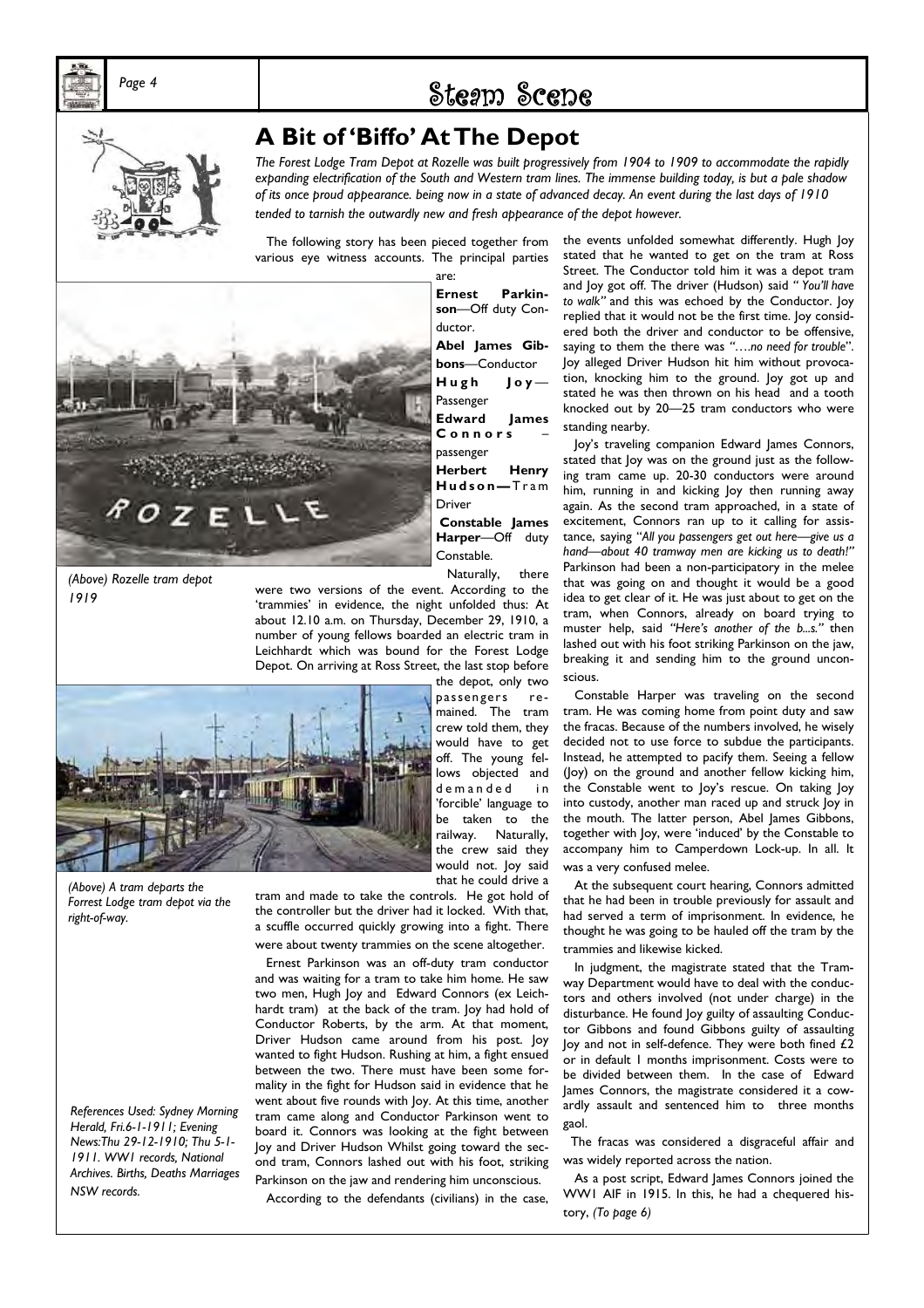## **Putting you in the Picture—**

### **Safety, Drugs and Alcohol, Fatigue, Education**

*(By Craig Connelly, Chairman and Works Manager)* 

Following the introduction of the Rail Safety Law in 2012, the Society has had to update its Safety Management System (SMS) to be compliant with the new legislation. Part of this compliance is consultation with the membership in regards to the SMS. This article will provide a brief overview of several SMS components and the obligations of members when participating in Society activities at Valley Heights.

#### **Safety Policy Upgraded**

The safety policy required some alterations to ensure it is compliant with the new Rail Safety Law. The updated policy is reproduced below for the benefit of all members, who are reminded that the policy is to be complied with at all times. Please remember that it is the right of all members to have their say, provide suggestions or comment on any element of the SMS and are encouraged to do so by contacting any of the Society Directors.

Copies of the current Safety Policy are on display at various locations around the Valley Heights Depot.

The current version of the Safety Policy is reproduced below.

#### **Safety Policy**

This Safety Policy has been developed to ensure compliance with the Rail Safety National Law and section 2 of the VHST Safety Management Plan to allow VHST to operate in such a way that there is minimum risk of injury to workers, passengers and the general public.

VHST is committed to compliance with all relevant safety legislation, laws, regulations and guidelines.

VHST declares an express commitment to safety and the development of a positive safety culture across all aspects of the organisation.

VHST is committed to ensuring staff compliance with its Drug and Alcohol, and Fatigue Management Procedures.

VHST will strive to continually improve safety performance levels by identifying, assessing and controlling safety risks by:

- Putting in place the controls and resources to address those risks
- Making managers and supervisors responsible for implementing the relevant sections of the Rail Safety Management Plan and for developing standards and procedures for employees and volunteers to work to.
- Ensuring that employees and volunteers are trained in these standards and procedures and are committed to the Safety Policy and the safety of others.
- Ensuring that employees and volunteers are consulted, and participate in the decision
- Ensuring that safety matters are effectively communicated to employees and volunteers, especially when dealing with changed procedures.
- Ensuring that all incidents, including "near hits" are reported to the Operations Manager so that appropriate action can be taken to prevent reoccurrence.
- The continuous improvement of all aspects of the safety management system.
- Ongoing monitoring and auditing of this Safety Policy, and compliance with the Rail Safety Management Plan.

#### **Drug and Alcohol Management Procedure**

With the introduction of the new Rail Safety Law greater obligations have been made upon the Society and its members in regards to the management of drugs and alcohol when carrying out rail safety work.

The Society has appointed two Drug and Alcohol testing officers during 2013, Peter Stock and Craig Connelly, who are delegated under the law to direct people to undertake drug and alcohol tests if there is suspicion of impairment or a mandatory requirement for post incident testing within 3 hours of the incident occurring, or suspected of occurring. It is important to note that refusal to take a test when directed by an authorised officer is taken as a positive result and penalties under the Rail Safety National Law will apply. The regulator still has the power to conduct random testing on rail safety workers at Valley Heights at any time. This has previously occurred on one occasion to date.

 Rail safety workers at VHST affected by drugs or alcohol pose a significant risk to the safety of themselves and others. A rail safety worker who breaches the policy puts themselves at risk of consequence management under VHST Operating Rules, which can lead to *retraining, job suspension, demotion, further mentoring or expulsion from the Society.* 

 There are also substantial penalties that can be imposed by the regulator under the law including fines and custodial sentences. Under the new Drug and Alcohol Management Procedure, persons found to have problems with drugs or alcohol may be referred to counselling, treatment and rehabilitation where appropriate.

There are significant penalties that may be imposed on the Society and individuals who breach the drug and alcohol procedure, so it is in the best interest of everyone to familiarise themselves with the requirements to avoid any complications in the future.

The full procedure is available to read at Valley Heights, or a copy can be made available to anyone who requires one by contacting one of the Society Directors

#### *.***Fatigue Management Procedure**

The Society recognises that the effects of fatigue when operating tourist services at Valley Heights pose particular safety problems and has developed a procedure to control fatigue associated risks.

The main requirements of the procedure are reproduced below.

#### **Requirements of all Rail Safety Workers/ Members/ Personnel/ Staff/ Contractors, engaged in Operations or Work on site:**

(1) All VHST rail safety workers/members/ personnel/staff and contractors shall be conversant with this procedure.

(2) Rail safety workers are to be fully rested, with at least eight hours rest before signing on for duty at VHST.

(3) Rail safety workers, in signing on for duty, will thereby attest that they are free from fatigue.

(4) By arrangement with the Operations Manager or his delegate, rail safety workers will ensure they have regular breaks during the course of their duty and take refreshment.

(5) On any days of consecutive operation, a staff member must have at least eight hours rest between shifts.

(6)A rail safety worker, who is required to work for twelve hours in a day, will have as

a minimum, one hours rest during the course of that period but not less than three hours into such shift.

(7) Particular attention is to be paid to workers who have extended travel times to reach Valley Heights. Such workers may require additional rest breaks or in extreme circumstances be given non safety critical duties to perform.

(8) Supervisors and co-workers are to be alert to any obvious signs of fatigue in any other worker on duty at VHST, and report same to the Operations Manager or his delegate.

(9) Any rail safety worker designated to be suffering from the effects of fatigue shall take a mandatory rest break of at least one half hour.

(10) Rail safety workers are required to notify the Operations Manager if they are, or suspect another worker is adversely affected by fatigue without prejudice, so they can be given the opportunity to rest.

(11) On days of excessive heat, rail safety worker shall take extra refreshment breaks as required, to avoid heat stress.